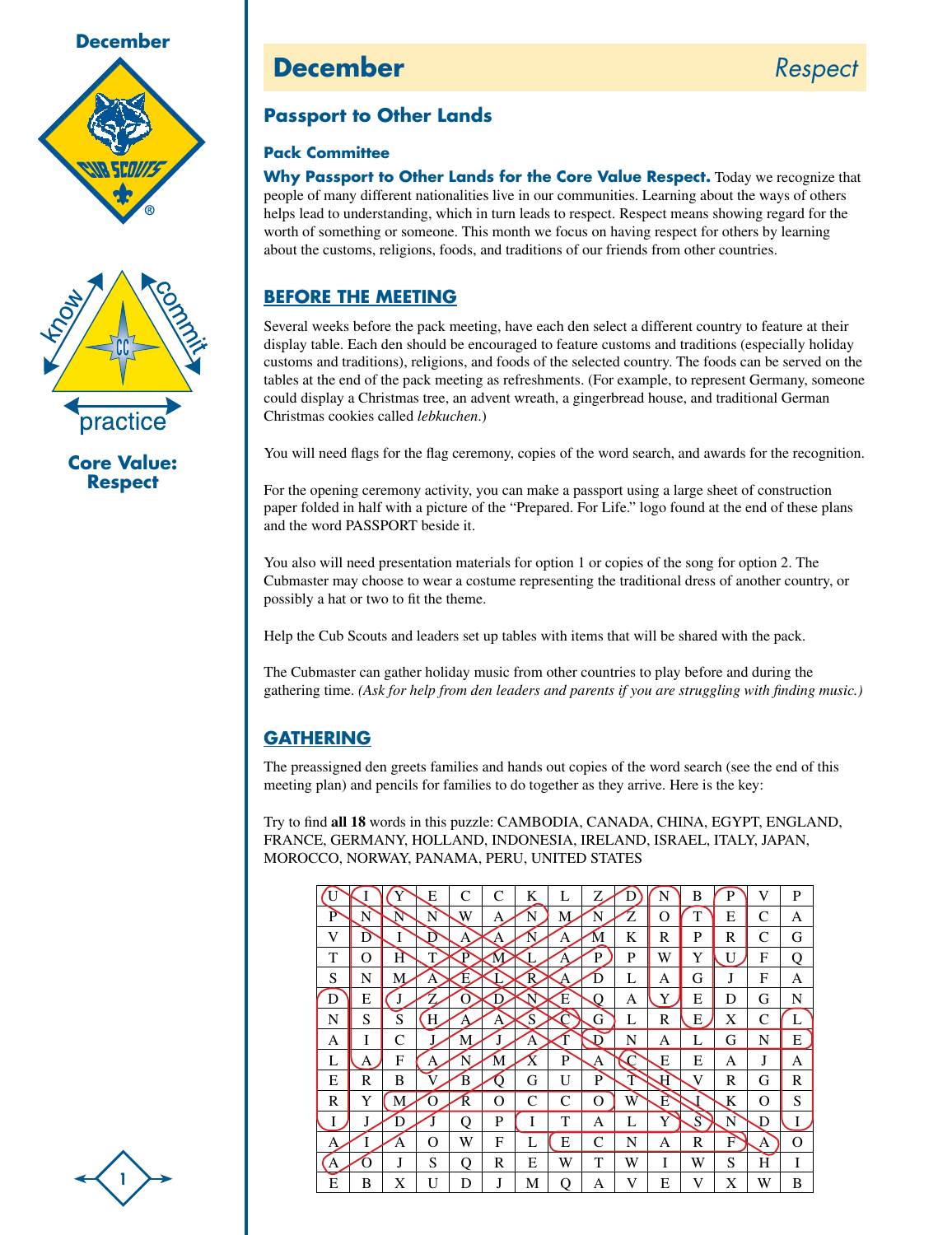## **Opening**

The preassigned den presents the colors and leads the pack in the Pledge of Allegiance.

The Cubmaster thanks the dens and families that shared their countries with the pack. The pack is asked to stand and give all dens and families a Snowflake cheer. Each audience member points to another person and says, "You are one of a kind!"

#### *Opening Ceremony*

The preassigned den performs the opening ceremony.

CUB SCOUT 1 (holds up a clock or a picture of a clock): It is always the right time to learn about the traditions, customs, foods, and beliefs of people from other countries. Day or night, it is always the RIGHT time to show RESPECT.

CUB SCOUT 2 (holds up a world map, globe, or picture of Earth): It does not matter where in the world people are from, it is RIGHT to treat them with RESPECT.

CUB SCOUT 3 (holds up a calendar): Every day is the RIGHT day to show RESPECT to others.

CUB SCOUT 4 (holds up a "passport"): Whether you visit another land or someone from another land visits your country, try to learn about their customs. Knowledge leads to understanding, and understanding leads to RESPECT.

CUB SCOUT 5 (holds up a large shoe and a small shoe): No matter how big or small you are, it is always RIGHT to treat others with RESPECT.

CUB SCOUT 6 (holds up a picture of the World Crest): Scouts across the globe wear this symbol. It is a symbol that no matter which country we come from, we are united in Scouting. When you show respect for other cultures, you are showing respect for your brothers and sisters in Scouting around the world.

CUB SCOUT 7 (holds up a picture with the Cub Scout ranks): No matter what your rank in Cub Scouting is, remember that a Cub Scout ALWAYS treats others with RESPECT.

#### *Prayer (Cub Scout or Leader)*

**Scouters' Prayer** (Sung to the tune of "O Tannenbaum")

*Lord Baden-Powell, this hour I pray. To Do My Best each and every day. To help my fellow man to see, That Scouting Spirit's given free.*

*Let me not in service lag, Let me be loyal to my flag. So I might grow and learn to be, A person of true quality.*

#### *Welcome and Introductions*

The Cubmaster welcomes new families, introduces them to the pack, and thanks all who helped to prepare and plan for the pack meeting.

#### **Program**

#### *Den Demonstrations*

Call each den to the front to tell of their adventures during the month. Ask each den to read a list of interesting customs, traditions, foods, and religions practiced in the country they featured at their table.

After all dens are finished, ask the pack to stand and do a "global round of applause." *(Clap as you are turning around in a circle in place.)*



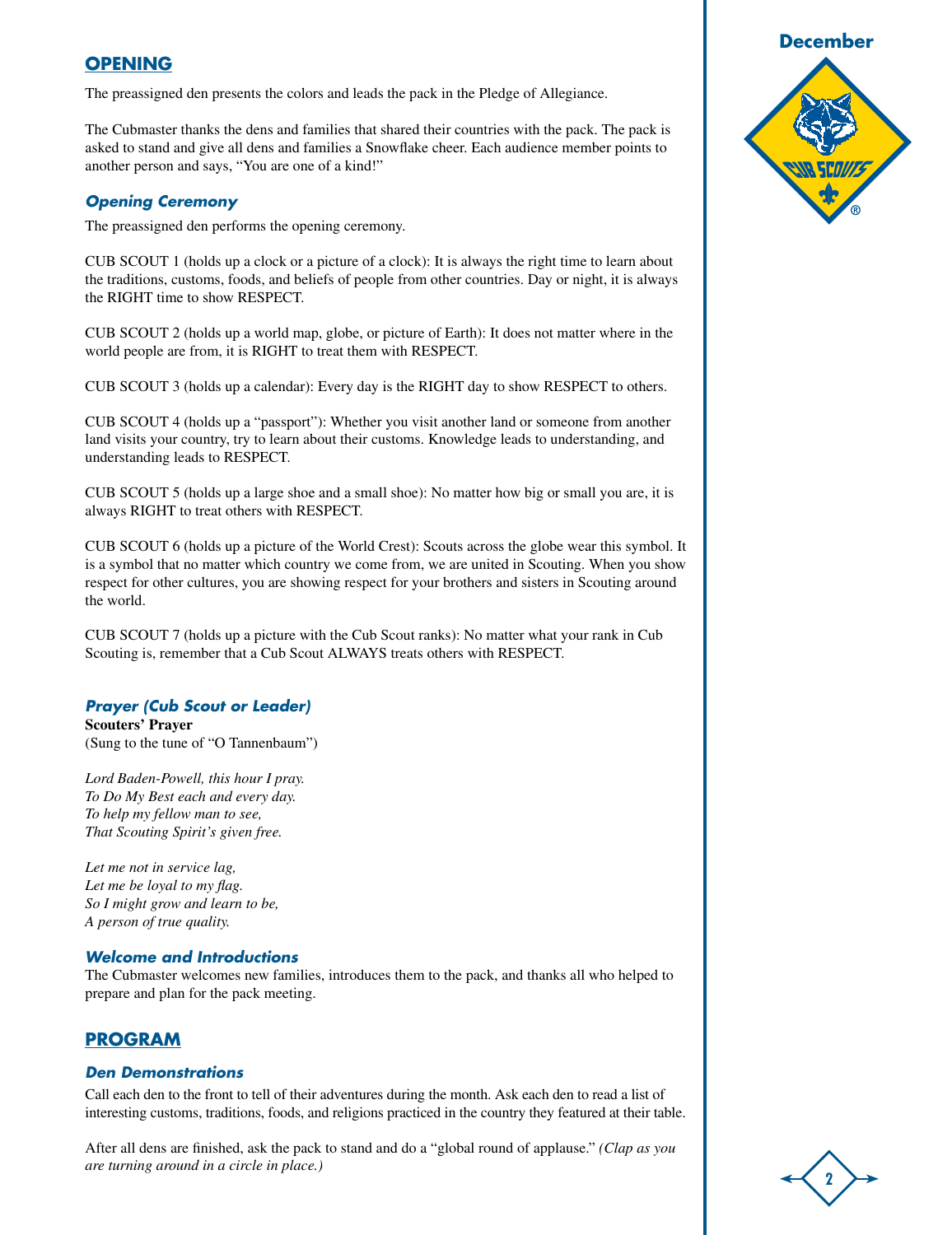

## *Option 1: World Friendship Fund*

Have a presentation on the World Friendship Fund. World Friendship Fund brochures, posters, and labels are available through your local council. Be sure to let Cub Scouts and parents know about this activity at least a month in advance, so that the Cub Scout can do chores around the home to help earn his donation.

The World Friendship Fund of the BSA offers a practical Good Turn opportunity for BSA youth members and leaders. Cash contributions are used to assist Scouting through the World Organization of the Scout Movement and through national Scout associations in developing countries. Tax-deductible contributions can be from individuals, units, camp, and training course groups. Through the World Friendship Fund, voluntary contributions of Scouts and leaders are transformed into cooperative projects that help Scouting associations in other countries to strengthen and extend their Scouting programs.

Unit participation in the World Friendship Fund offers a unique annual service project to benefit brother Scouts around the world. The World Friendship Fund gives the youth members of the Boy Scouts of America an opportunity to help fellow Scouts who are in need of their support. It teaches Scouts that Scouting is global. Since the inception of the World Friendship Fund, American Scouts and leaders have voluntarily donated more than \$11 million to these self-help activities.

The World Friendship Fund was developed during the closing days of World War II. At that time, there was a great need to rebuild Scouting in those nations that had been wracked by war and were just emerging from the shadows of totalitarianism. Over the years, this fund has provided Scouts from around the world with Scouting literature, uniforms, summer camp equipment, computers, and other Scouting-related supplies.

Note: The form to submit with your donation is at the end of these plans. For more information on world Scouting and the World Friendship Fund, go to: http://www.scouting.org/scoutsource/ International/Highlights/22-329.aspx.

### *World Brotherhood Cheer*

Divide the room in half. One side will shout "WORLD" and the other will shout "BROTHERHOOD," then everyone together shouts "THAT'S SCOUTING!"

## *Option2: Audience Participation*

Divide the room into thirds and sing the following song in the round.

**Scouting Goes Round the World** (Sung to the tune of "Three Blind Mice")

*Scouting goes, Scouting goes 'Round the world, 'round the world Switzerland and India, Philippines and Austria, Peru, Japan, America 'Round the world.*

## **Recognition**

## *Around the World*

Materials: A large globe, the badges of rank and awards to be distributed, assorted small international flags on a table, stars taped to the globe

Preparation: Each star has the name of a boy who has earned an award; each star is placed on the globe on a country that has a Scouting program. Star colors should correspond to the type of award being presented. For example, yellow stars for all Bobcat badges.

CUBMASTER: Every minute of every day of every year, thousands of boys enjoy the fun and excitement of Cub Scouting somewhere in the world. Even though the Cub Scout uniform varies from country to country around the world because each must be suitable and practical for the climate, they all have one thing in common: They promote Scouting and its goals. Just as Cub

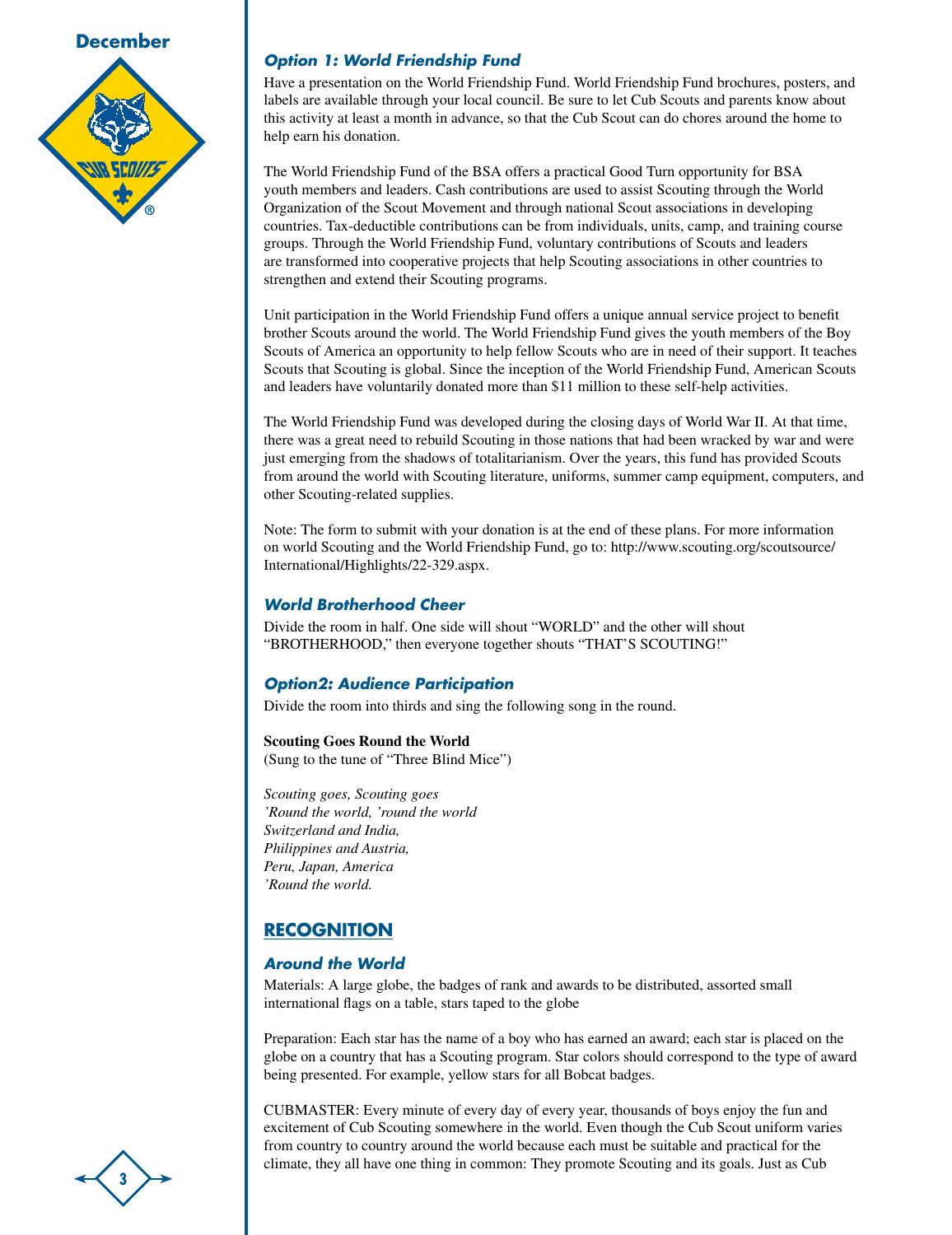Scouts wear different uniforms in different countries, they also award different badges of rank. In Japan and Korea, Cubs earn the Rabbit, Deer, and Bear badges. In Australia, the badges are Bronze, Silver, and Gold boomerangs. South Africa has the Tenderpad badge.

While working on their badges, Cub Scouts all around the world shine as brightly as the stars in the sky. Tonight we have some stars of our own to recognize.

*(The Cubmaster spins the globe, removes a star, identifies the country, then reads the boy's name and calls him and his family to receive his badge, starting with Bobcats, spinning the globe for each boy.)*

As we know, the first badge of rank in the United States is Bobcat. Tonight we honor (names of boys). These Cub Scouts have earned this badge, which is the start of their Cub Scout trail. Would these Bobcats and their parents please come forward?

The next award we have to present tonight is the (name of award). Let us honor (names of the boys). Please come forward with your parents and receive your award. *(Continue in like fashion until all awards have been distributed.)*

These Cubs Scouts, like Cub Scouts all around the world, have worked together and developed new interests that make them better citizens of our country and of the world. Let's give them a big hand to show how proud we are of them.

## **Closing**

### *Cubmaster's Minute*

Don't forget that people will judge you by your actions and not by your intentions. You may have a heart of gold, but so has a hard-boiled egg! Be kind and show respect for others—their customs, religion, traditions, and foods. It is the Cub Scout way.

## **Closing Ceremony**

Props: You will need cue cards with each Cub Scout's lines printed on the back. It also can be helpful to display a world map showing which countries have Scouting organizations.

ANNOUNCER: We close our meeting tonight as we opened it, by visiting the many places around the world that are served by the world brotherhood of Scouting. We've seen things that are different and things that are familiar. A Scout will always bid you a fond farewell after spending time with you. Here's what he's likely to say in other places.

CUB SCOUT 1: In Spain, we say "Adios."

CUB SCOUT 2: In France, we say "Au revoir."

CUB SCOUT 3: In Germany, we say "Auf wiedersehen."

CUB SCOUT 4: In China, we say "Zai jian."

CUB SCOUT 5: In Russia, we say "Do svidanja."

CUB SCOUT 6: In the Mohawk nation of Canada, we say "Onen."

CUB SCOUT 7: In Tanzania, we say "Kwaheri."

CUB SCOUT 8: In Saudi Arabia, we say "Salaam."

CUB SCOUT 9: In India, we say "Pirmelange."

CUB SCOUT 10: In Israel, we say "Shalom."

CUB SCOUT 11: In Hawaii, we say, "Aloha."



**4**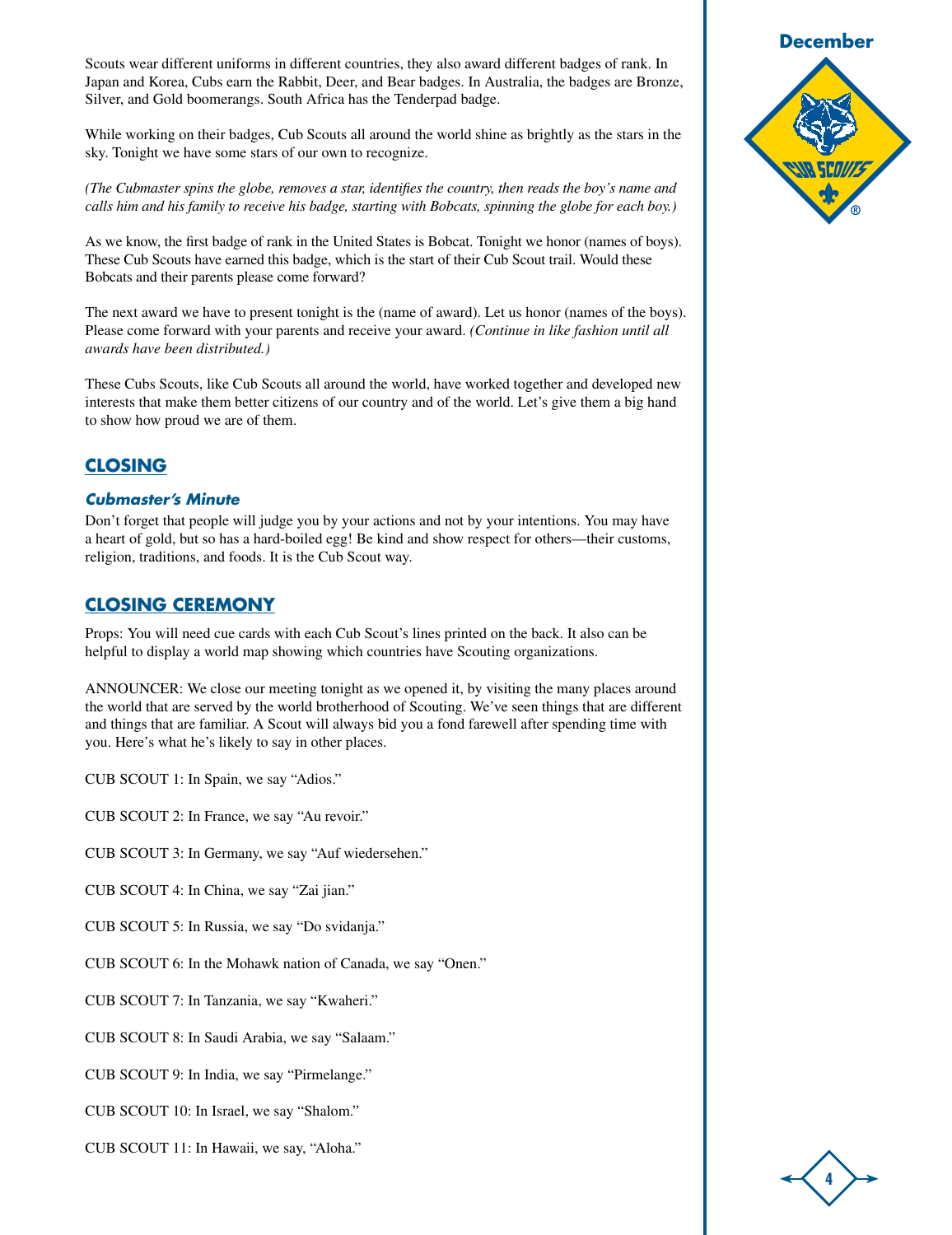

CUB SCOUT 12: Our pack says to each of you, good night, goodbye, and thank you for spending your evening with us.

ANNOUNCER: No matter where you go or how you say it, you can count on a fond farewell by a Scout who says "Goodbye."

*(The preassigned den retires the colors.)*

## **Resources**

## *Cookie Swap*

This might be a fun month to have a cookie swap. Ask each boy to bake cookies representing his heritage or family holiday tradition. The number of cookies should be determined by the number of boys in the pack. Each boy packages his cookies in individual plastic snack bags, one cookie in each bag, one bag for each boy in the pack. Each boy should put his name on the bag and the type of cookie in the bag. Find out if any of your Scouts have allergies so that this information can be shared prior to cookie baking. If you have a pack of more than 100 boys, you might consider doing the swap by level of Scouting. Example: Tiger Cubs would exchange only with Tiger Cubs, etc.

### *Games*

## *Nsikwi—Africa*

You will need a tennis ball and an empty plastic bottle for each player (all the same size). Divide the players into two teams. Teams sit in lines about 10 feet apart, facing each other. The players place the empty bottles in front of them. Each player then tries to knock down the bottle of the player opposite him with the tennis ball. A point is scored for each knockdown. After a designated time period, add up the points of the boys on each team.

## *Bivoe Ebuma (Clap Ball)—Cameroon*

Divide den into two teams. The teams line up facing each other about 6 feet on either side of a center line and toss a rubber ball back and forth. When the ball is caught, the catcher must clap his hands and stamp his feet once. If a player forgets to clap and stamp, a point is scored against his team. Keep the ball moving fast.

## *Great Britain*

Dens are arranged in relay formation. About 50 feet in front of each den, place a judge holding a bag of small objects. On signal, the first boy in each line runs to the judge, gets an object, examines it, and hands it back to the judge. Then he runs back and tells the second boy in line what he saw. The second player runs down, sees a second object, then runs back and tells the third boy in line what he saw and what he was told by the first team member. The next team member runs down, and so on. The last team member does not go back to the den but lists on a piece of paper as many of the objects his teammates saw as he can recall. The judge then reads the list of objects out loud. The team with the Cub Scout who correctly remembers the most objects is the winner.

## *Circle of World Brotherhood*

You will need a long rope with the ends tied together to form a circle.

This is a teamwork game. Players should be similar in size. Start with a small circle and gradually increase the size as the boys get used to this game. Players sit around the rope circle. The object of the game is for everyone to stand up, tugging the rope. If everyone pulls at the same time, the entire group should be able to come to a standing position. Now have everyone let one hand go and wave to friends in the circle.

Note: Ask parents to serve as spotters for this activity to ensure that none of the Scouts falls.

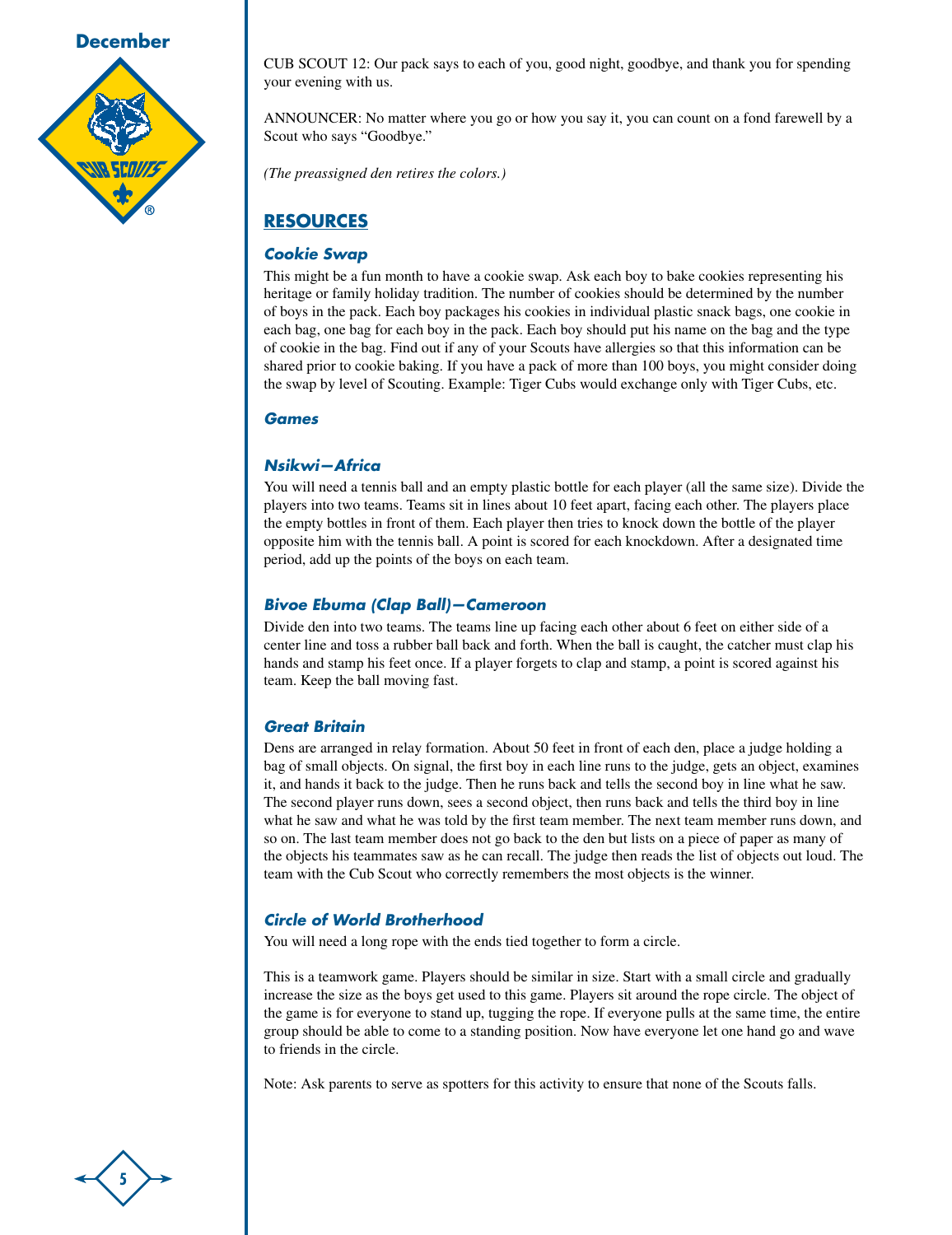## *Cheers and Applause*

Leaning Tower of Pisa cheer: Have the group stand and, on the count of three, lean to the left.

Italian applause: Bravo! Bravo!

Gung Hay Fat Choy cheer: Pretend to open a fortune cookie and read the fortune. Yell out "Gung Hay Fat Choy! And Best Wishes!"

*Opening Ceremony Passport Template*



# Prepared. For Life.™

Instructions: Please copy and glue the logo to the front of a construction paper passport.



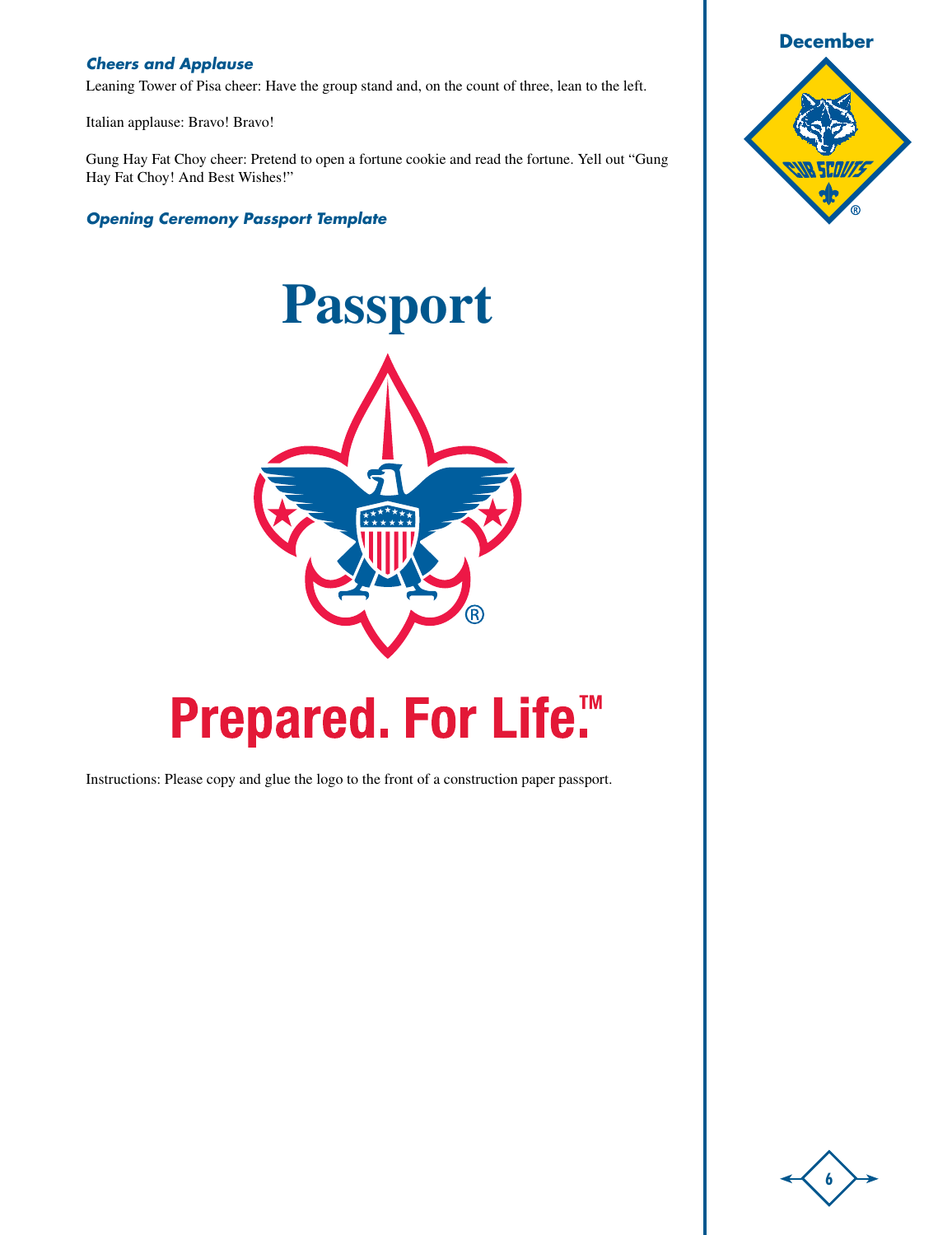



## *Passport to Other Lands Word Search*

Try to find **all 18** countries in the word search puzzle: CAMBODIA, CANADA, CHINA, EGYPT, ENGLAND, FRANCE, GERMANY, HOLLAND, INDONESIA, IRELAND, ISRAEL, ITALY, JAPAN, MOROCCO, NORWAY, PANAMA, PERU, UNITED STATES

| U | I | Y | E | C | C | K | L | Ζ | D | N | B | P | V | P |
|---|---|---|---|---|---|---|---|---|---|---|---|---|---|---|
| P | N | N | N | W | А | N | М | N | Ζ | O | T | E | C | А |
| V | D | I | D | А | А | N | А | М | K | R | P | R | C | G |
| T | O | H | T | P | М | L | А | P | P | W | Y | U | F | Q |
| S | N | М | А | E | L | R | А | D | L | А | G | J | F | А |
| D | Е | J | Z | O | D | N | E | Q | А | Y | E | D | G | N |
| N | S | S | H | A | A | S | C | G | L | R | E | X | C | L |
| A | I | C | J | М | J | A | T | D | N | А | L | G | N | E |
| L | А | F | А | N | М | X | P | A | C | Е | Е | А | J | А |
| Е | R | B | V | B | Q | G | U | P | T | Н | V | R | G | R |
| R | Y | М | O | R | O | C | C | O | W | Е | I | K | О | S |
| I | J | D | J | Q | P | I | T | А | L | Y | S | N | D | I |
| A | I | A | O | W | F | L | Е | C | N | А | R | F | A | Ω |
| А | O | J | S | Q | R | E | W | T | W | I | W | S | Н | I |
| E | B | X | U | D | J | М | Q | A | V | E | V | X | W | B |